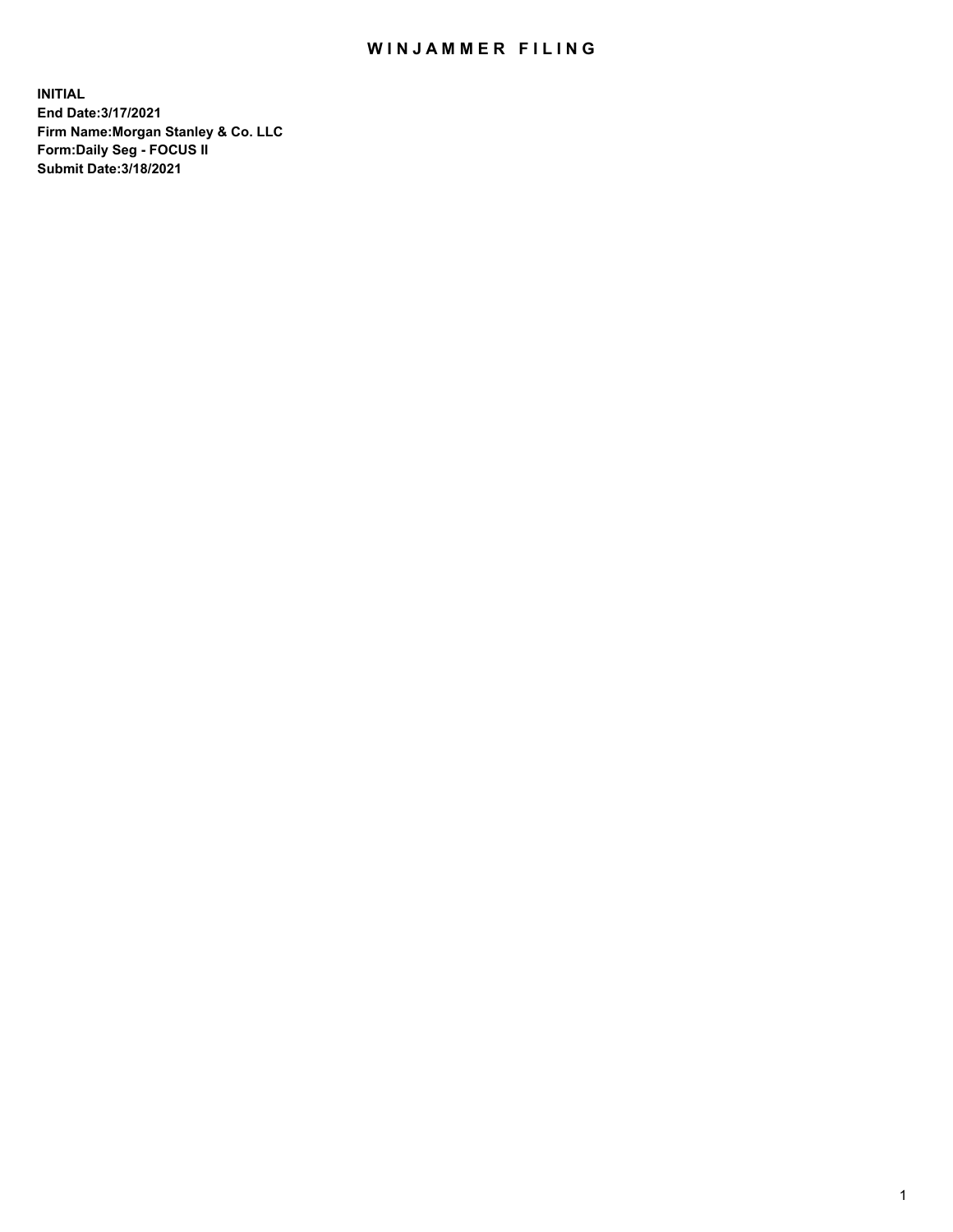**INITIAL End Date:3/17/2021 Firm Name:Morgan Stanley & Co. LLC Form:Daily Seg - FOCUS II Submit Date:3/18/2021 Daily Segregation - Cover Page**

| Name of Company                                                                                                                                                                                                                                                                                                                | <b>Morgan Stanley &amp; Co. LLC</b>                    |
|--------------------------------------------------------------------------------------------------------------------------------------------------------------------------------------------------------------------------------------------------------------------------------------------------------------------------------|--------------------------------------------------------|
| <b>Contact Name</b>                                                                                                                                                                                                                                                                                                            | <b>Ikram Shah</b>                                      |
| <b>Contact Phone Number</b>                                                                                                                                                                                                                                                                                                    | 212-276-0963                                           |
| <b>Contact Email Address</b>                                                                                                                                                                                                                                                                                                   | Ikram.shah@morganstanley.com                           |
| FCM's Customer Segregated Funds Residual Interest Target (choose one):<br>a. Minimum dollar amount: : or<br>b. Minimum percentage of customer segregated funds required:%; or<br>c. Dollar amount range between: and; or<br>d. Percentage range of customer segregated funds required between:% and%.                          | 235,000,000<br><u>0</u><br><u>00</u><br><u>00</u>      |
| FCM's Customer Secured Amount Funds Residual Interest Target (choose one):<br>a. Minimum dollar amount: ; or<br>b. Minimum percentage of customer secured funds required:%; or<br>c. Dollar amount range between: and; or<br>d. Percentage range of customer secured funds required between:% and%.                            | 140,000,000<br><u>0</u><br><u>00</u><br>0 <sub>0</sub> |
| FCM's Cleared Swaps Customer Collateral Residual Interest Target (choose one):<br>a. Minimum dollar amount: ; or<br>b. Minimum percentage of cleared swaps customer collateral required:% ; or<br>c. Dollar amount range between: and; or<br>d. Percentage range of cleared swaps customer collateral required between:% and%. | 92,000,000<br><u>0</u><br><u>00</u><br>00              |

Attach supporting documents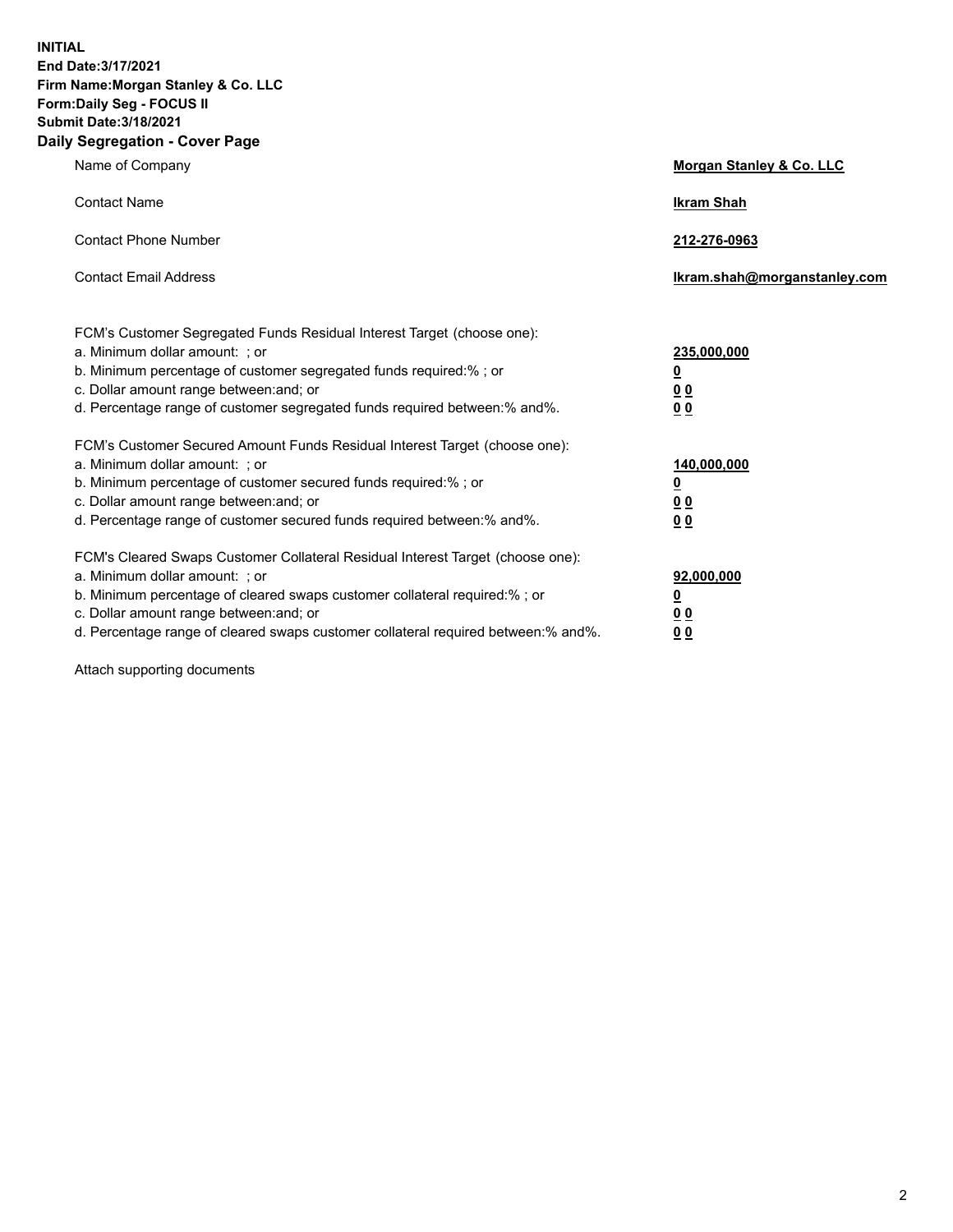## **INITIAL End Date:3/17/2021 Firm Name:Morgan Stanley & Co. LLC Form:Daily Seg - FOCUS II Submit Date:3/18/2021**

## **Daily Segregation - Secured Amounts**

Foreign Futures and Foreign Options Secured Amounts Amount required to be set aside pursuant to law, rule or regulation of a foreign government or a rule of a self-regulatory organization authorized thereunder **0** [7305] 1. Net ledger balance - Foreign Futures and Foreign Option Trading - All Customers A. Cash **4,772,131,684** [7315] B. Securities (at market) **2,302,006,811** [7317] 2. Net unrealized profit (loss) in open futures contracts traded on a foreign board of trade **520,339,796** [7325] 3. Exchange traded options a. Market value of open option contracts purchased on a foreign board of trade **21,228,470** [7335] b. Market value of open contracts granted (sold) on a foreign board of trade **-18,196,827** [7337] 4. Net equity (deficit) (add lines 1. 2. and 3.) **7,597,509,934** [7345] 5. Account liquidating to a deficit and account with a debit balances - gross amount **50,326,415** [7351] Less: amount offset by customer owned securities **-49,634,896** [7352] **691,519** [7354] 6. Amount required to be set aside as the secured amount - Net Liquidating Equity Method (add lines 4 and 5) 7. Greater of amount required to be set aside pursuant to foreign jurisdiction (above) or line 6. FUNDS DEPOSITED IN SEPARATE REGULATION 30.7 ACCOUNTS 1. Cash in banks A. Banks located in the United States **416,324,753** [7500] B. Other banks qualified under Regulation 30.7 **620,786,651** [7520] **1,037,111,404** [7530] 2. Securities A. In safekeeping with banks located in the United States **540,370,793** [7540] B. In safekeeping with other banks qualified under Regulation 30.7 **22,893,509** [7560] **563,264,302** [7570] 3. Equities with registered futures commission merchants A. Cash **23,554,772** [7580] B. Securities **0** [7590] C. Unrealized gain (loss) on open futures contracts **-2,724,053** [7600] D. Value of long option contracts **0** [7610] E. Value of short option contracts **0** [7615] **20,830,719** [7620] 4. Amounts held by clearing organizations of foreign boards of trade A. Cash **0** [7640] B. Securities **0** [7650] C. Amount due to (from) clearing organization - daily variation **0** [7660] D. Value of long option contracts **0** [7670] E. Value of short option contracts **0** [7675] **0** [7680] 5. Amounts held by members of foreign boards of trade A. Cash **3,976,924,483** [7700] B. Securities **1,738,742,508** [7710] C. Unrealized gain (loss) on open futures contracts **523,063,849** [7720] D. Value of long option contracts **21,228,470** [7730] E. Value of short option contracts **-18,196,827** [7735] **6,241,762,483** [7740] 6. Amounts with other depositories designated by a foreign board of trade **0** [7760] 7. Segregated funds on hand **0** [7765] 8. Total funds in separate section 30.7 accounts **7,862,968,908** [7770] 9. Excess (deficiency) Set Aside for Secured Amount (subtract line 7 Secured Statement Page 1 from Line 8)

- 10. Management Target Amount for Excess funds in separate section 30.7 accounts **140,000,000** [7780]
- 11. Excess (deficiency) funds in separate 30.7 accounts over (under) Management Target **124,767,455** [7785]

**7,598,201,453** [7355]

## **7,598,201,453** [7360]

**264,767,455** [7380]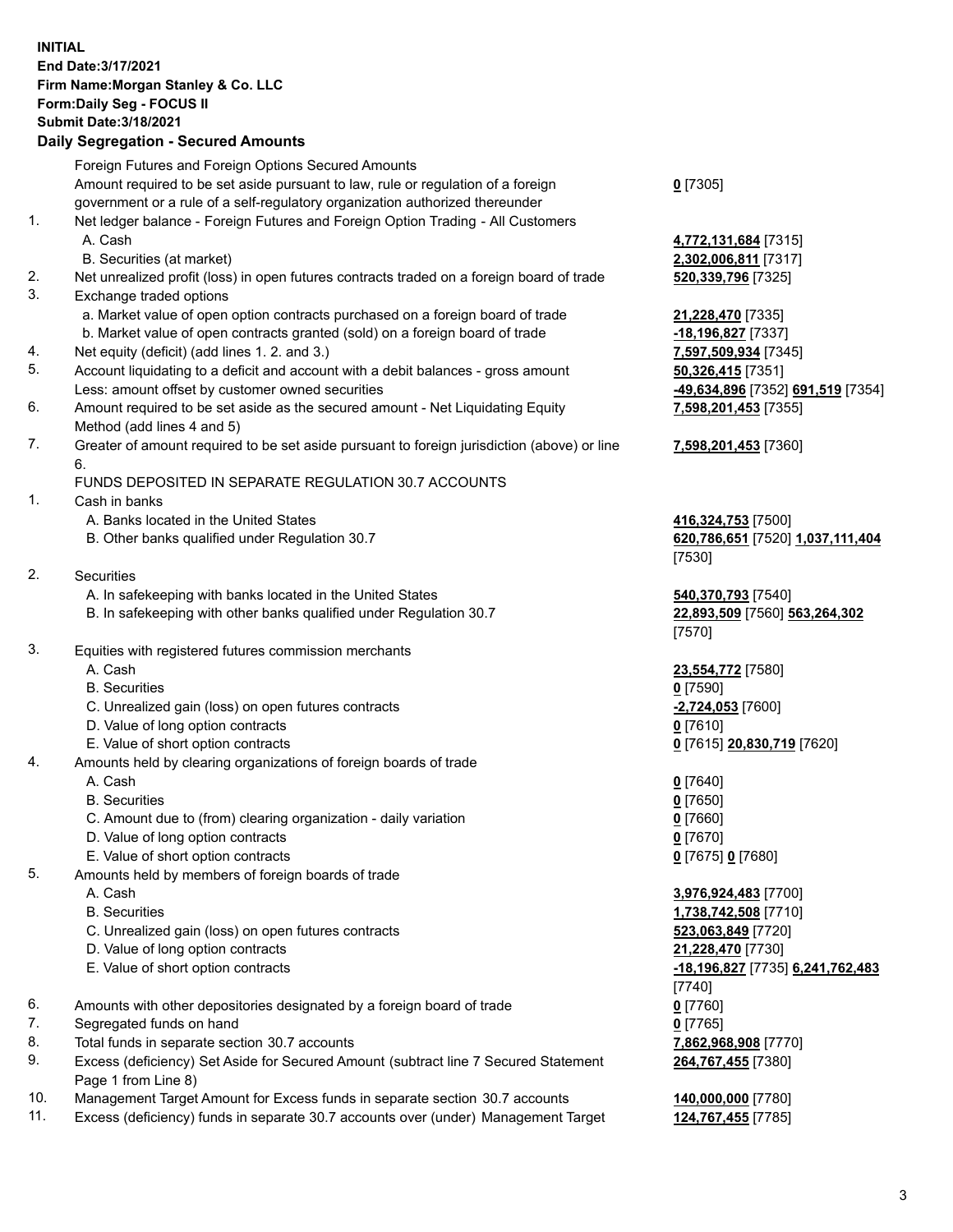**INITIAL End Date:3/17/2021 Firm Name:Morgan Stanley & Co. LLC Form:Daily Seg - FOCUS II Submit Date:3/18/2021 Daily Segregation - Segregation Statement** SEGREGATION REQUIREMENTS(Section 4d(2) of the CEAct) 1. Net ledger balance A. Cash **16,256,358,597** [7010] B. Securities (at market) **8,119,797,035** [7020] 2. Net unrealized profit (loss) in open futures contracts traded on a contract market **530,583,402** [7030] 3. Exchange traded options A. Add market value of open option contracts purchased on a contract market **680,287,434** [7032] B. Deduct market value of open option contracts granted (sold) on a contract market **-383,069,189** [7033] 4. Net equity (deficit) (add lines 1, 2 and 3) **25,203,957,279** [7040] 5. Accounts liquidating to a deficit and accounts with debit balances - gross amount **498,575,589** [7045] Less: amount offset by customer securities **-496,211,105** [7047] **2,364,484** [7050] 6. Amount required to be segregated (add lines 4 and 5) **25,206,321,763** [7060] FUNDS IN SEGREGATED ACCOUNTS 7. Deposited in segregated funds bank accounts A. Cash **3,449,940,809** [7070] B. Securities representing investments of customers' funds (at market) **0** [7080] C. Securities held for particular customers or option customers in lieu of cash (at market) **1,124,287,203** [7090] 8. Margins on deposit with derivatives clearing organizations of contract markets A. Cash **13,156,855,773** [7100] B. Securities representing investments of customers' funds (at market) **0** [7110] C. Securities held for particular customers or option customers in lieu of cash (at market) **6,995,509,832** [7120] 9. Net settlement from (to) derivatives clearing organizations of contract markets **558,597,380** [7130] 10. Exchange traded options A. Value of open long option contracts **680,287,434** [7132] B. Value of open short option contracts **-383,069,189** [7133] 11. Net equities with other FCMs A. Net liquidating equity **8,221,629** [7140] B. Securities representing investments of customers' funds (at market) **0** [7160] C. Securities held for particular customers or option customers in lieu of cash (at market) **0** [7170] 12. Segregated funds on hand **0** [7150] 13. Total amount in segregation (add lines 7 through 12) **25,590,630,871** [7180] 14. Excess (deficiency) funds in segregation (subtract line 6 from line 13) **384,309,108** [7190] 15. Management Target Amount for Excess funds in segregation **235,000,000** [7194]

16. Excess (deficiency) funds in segregation over (under) Management Target Amount Excess

**149,309,108** [7198]